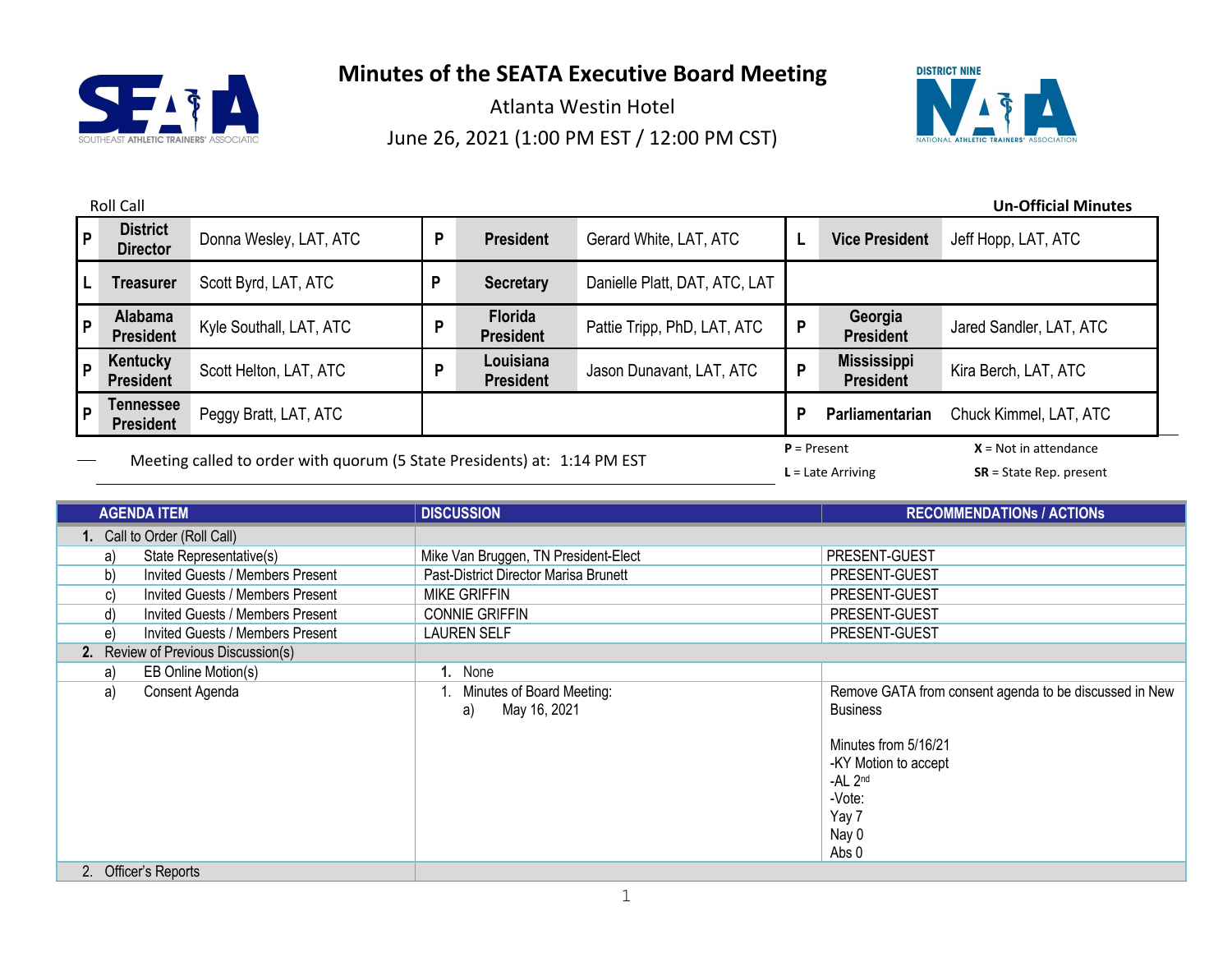



| <b>Director Wesley</b><br>a) | NATA BOD met via Zoom June 15-17, 2021<br><b>CAATE Update</b> |
|------------------------------|---------------------------------------------------------------|
|                              | Call for nominations for a new                                |
|                              | Commissioner; deadline for submissions                        |
|                              |                                                               |
|                              | is July 1, 2021.                                              |
|                              | <b>BOC Update</b>                                             |
|                              | The Specialty Certification exam is set                       |
|                              | with registration window being                                |
|                              | July/August and administration of the                         |
|                              | exam in September. The credential will                        |
|                              | be Board Certified Specialist in                              |
|                              | Orthopaedics (BCS-O).                                         |
|                              | It was confirmed that the AHA RQI is an                       |
|                              | approved form of ECC renewal                                  |
|                              | documentation.                                                |
|                              | BOC 360 website update is scheduled to                        |
|                              | launch in July.                                               |
|                              | <b>NATA Foundation</b>                                        |
|                              |                                                               |
|                              | The Silent Auction is open through June                       |
|                              | 30.                                                           |
|                              | Gratitude was expressed to SEATA for                          |
|                              | their third year of sponsoring the Free                       |
|                              | Communications Program.                                       |
|                              | <b>NATA</b>                                                   |
|                              | Approved the operational definition                           |
|                              | submitted by the Sports Science and Data                      |
|                              | Analytics.                                                    |
|                              | "Sports science is the analysis                               |
|                              | and application of scientific                                 |
|                              | principles, theories and data                                 |
|                              | used in a collaborative approach                              |
|                              | to enhance decision making                                    |
|                              | associated with injury risk                                   |
|                              | mitigation, objective return-to-                              |
|                              |                                                               |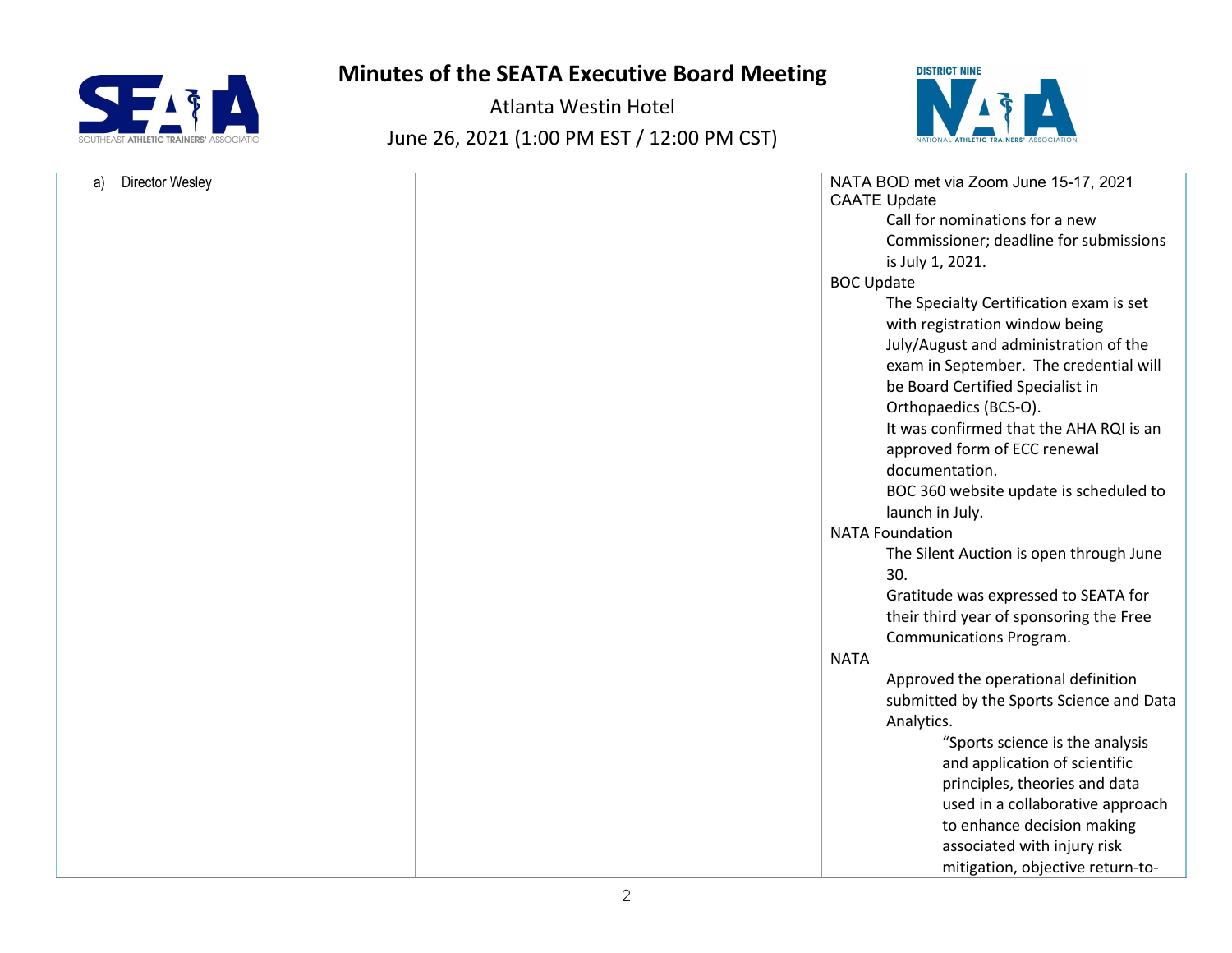



| play criteria and the other health            |  |
|-----------------------------------------------|--|
| and performance outcomes."                    |  |
| Elected District 10 Director, Tony            |  |
| Fitzpatrick, as NATA Vice President and       |  |
| President Kathy Dieringer appointed           |  |
| District 1 Director, Diane Sartanowicz, as    |  |
| Secretary/Treasurer.                          |  |
| District 11 Update - Director-elect Ryan      |  |
| Wilkinson began shadowing in May and          |  |
| will begin voting in June 2022. The           |  |
| election of district officers will be held in |  |
| November with the hopes of having             |  |
| committee representatives filled and          |  |
| available to participate beginning in         |  |
| January 2022.                                 |  |
| Paul Higgs was selected as the new COPA       |  |
| Rehab/Clinic sub-committee chair.             |  |
| The new CDC Concussion Course for ATs         |  |
| will be available soon; the NATA has a        |  |
| joint-providership for this course that will  |  |
| be offered for CEUs.                          |  |
| The Diversity Equity Inclusion and Access     |  |
| (DEIA) Task Force is co-chaired by Dr.        |  |
| Rebecca Lopez (D9) and Dr. Trevor Bates       |  |
| and continues to work on this important       |  |
| issue and develop strategies to support       |  |
| this charge.                                  |  |
| President Dieringer has appointed             |  |
| District 4 Director, Craig Voll, to chair the |  |
| AT Compensation Task Force. This group        |  |
| will investigate root causes that impact      |  |
| AT compensation as well as develop            |  |
| strategies to address those issues that       |  |
| are identified.                               |  |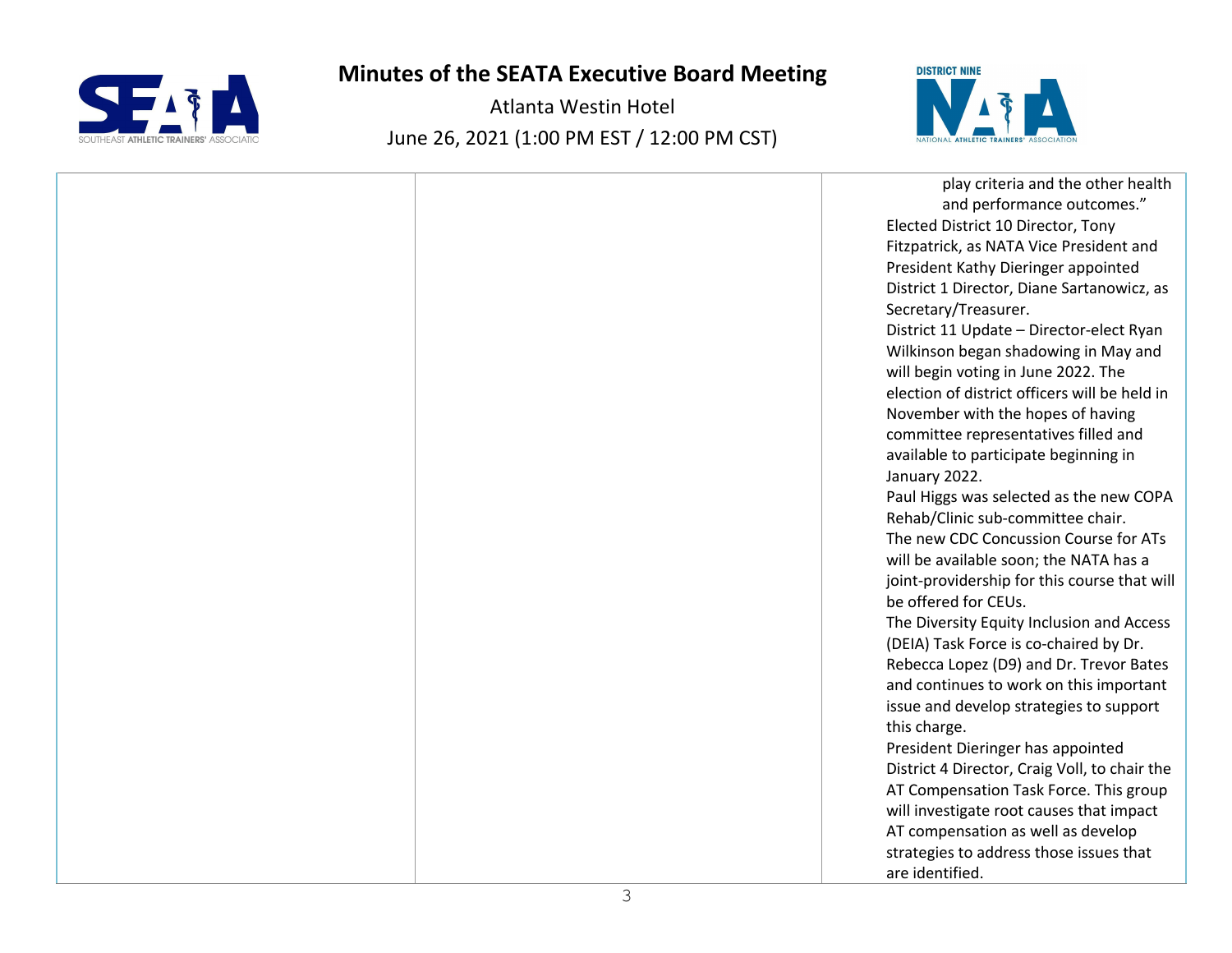



| Governmental Affairs Committee Update     |
|-------------------------------------------|
| Monitoring over 60 federal bills          |
| currently                                 |
| Indian Health Services - need to          |
| identify any ATs working with or on an    |
| Indian reservation; please have these     |
| individuals reach out to Director Wesley. |
| NATAPAC has a new chair, Mark             |
| Letendre.                                 |
| State Leadership Forum is                 |
| scheduled for July 13 and state           |
| presidents have allowed to                |
| elect state attendees for                 |
| the virtual event.                        |
| Go4Ellis Update                           |
| Over past 12 months, platform             |
| adapted to be more than event coverage    |
| and pivoted to                            |
| be more Covid related                     |
| positions with over \$2.2 Million earned  |
| by ATs with an<br>average                 |
| of \$35.20 per hour.                      |
| Knowledge Initiatives                     |
| VNATA just concluded on                   |
| Thursday and is now available on-         |
| demand until September 30.                |
| You can still register with the           |
| ability to earn up to 25 CEUs and 7.5 EBP |
| and connect with<br>hours                 |
| over 100 exhibitors.                      |
| Successful COPACON and                    |
| Secondary School Sessions with focused    |
| programming.                              |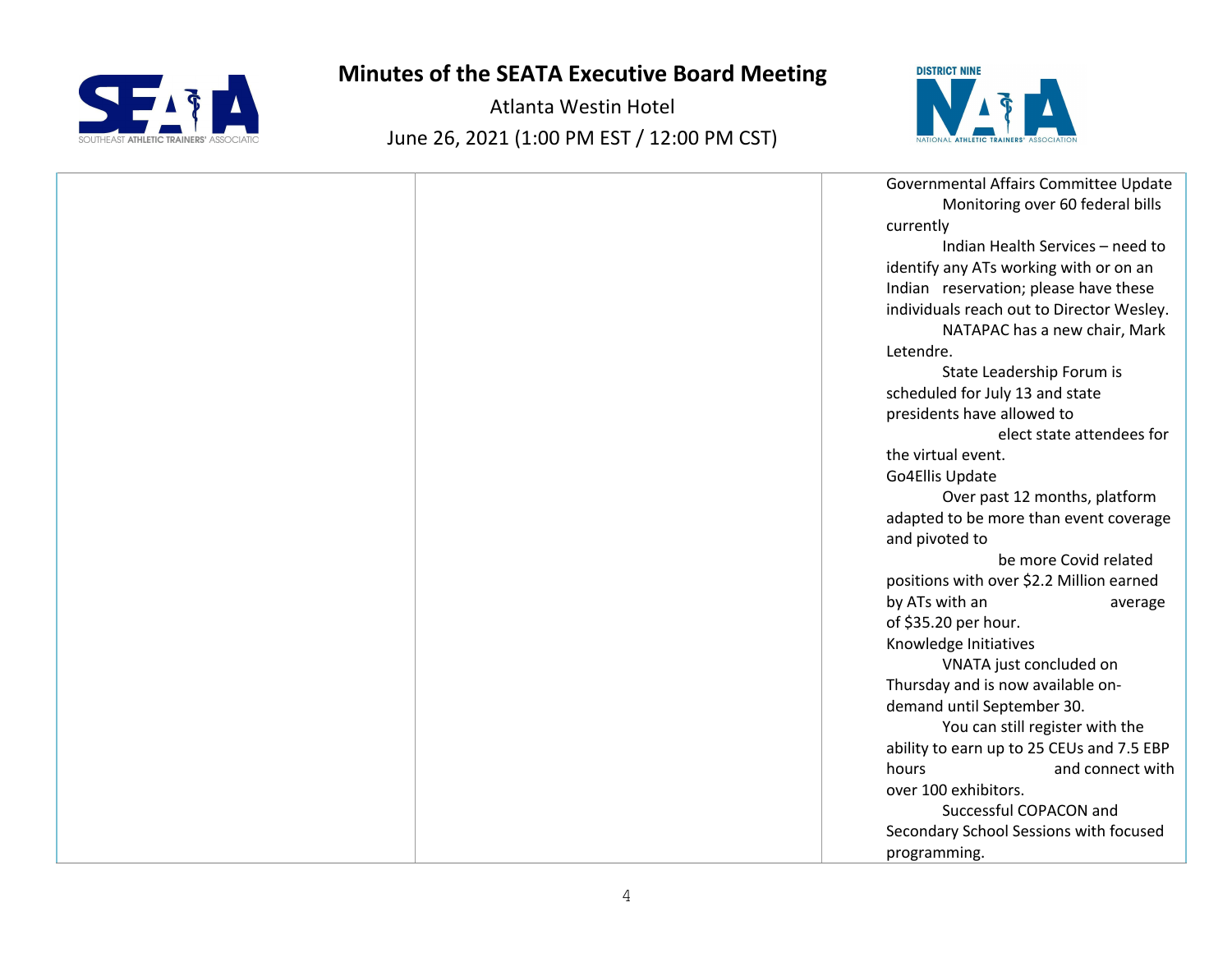



|                              |                                                                                                                                                                                                                                                                                                                                                                                                                                                                                                                                                   | Upcoming NATA Chats session on<br>June 29 at 4:30 PM Central introducing<br>the new Early<br>Professionals' and Career<br>Advancement Committees. It will be<br>moderated by<br>past<br>NATA Vice President and District Nine<br>Director Marisa Brunett; please<br>plan to join this Facebook Live<br>session. |
|------------------------------|---------------------------------------------------------------------------------------------------------------------------------------------------------------------------------------------------------------------------------------------------------------------------------------------------------------------------------------------------------------------------------------------------------------------------------------------------------------------------------------------------------------------------------------------------|-----------------------------------------------------------------------------------------------------------------------------------------------------------------------------------------------------------------------------------------------------------------------------------------------------------------|
|                              |                                                                                                                                                                                                                                                                                                                                                                                                                                                                                                                                                   | ACTION ITEM: Dir. Wesley-2022 approved provider<br>standards update                                                                                                                                                                                                                                             |
| <b>President White</b><br>a) | 1. Asked Nikki Harris, YPC Chair, to submit recommendations for<br>the P&P changes to add the EPC and CAC, replacing the YPC<br>in the P&P Manual.<br>2. Did increase SEATA's Zoom participant level to 500 for a month<br>$(\$50 \text{ charge}).$<br>3. Need to make a call for Applications for ATEC Co-Chair<br>positions.<br>4. Need a Call for Nominations for VP and SEC positions for July 1.<br>5. Asking the Officers to review CSMM Oversight<br>Recommendations for Symposia Planning Committee and<br>related changes to committees. | <b>ACTION ITEMS:</b><br>3. Sec. Platt will reach out to individuals that could be<br>interested<br>4.MARCOM<br>-Call out for service for AT Ed co-chair positions<br>-Call for VP and Secretary positions nominations<br>Pres. White thanks everyone during his last meeting as<br>President                    |
| Vice President Hopp<br>a)    | Presentation by Conference Direct (Connie and Mike Griffin)<br>1.<br>UPDATE on Sandestin site-visit for 2023-24 Meeting<br>2.<br>a. 2023 - Wed 2/8 - Sat 2/11<br>b. 2024 - Wed 2/7 - Sat 2-10<br>Status on Sandestin hotel contract negotiations<br>3.                                                                                                                                                                                                                                                                                            | Conference Direct Update:<br>-Conf. Direct is offering to increase their involvement in<br>the management of SEATA meetings<br>Conference Direct gave presentation on what can be<br>involved in their meeting management assistance<br>Sandestin contract to be presented to the board once<br>available       |
| Secretary Platt<br>b)        | 1. District at a Glance Information<br>5912 active total<br>894 lapsed                                                                                                                                                                                                                                                                                                                                                                                                                                                                            |                                                                                                                                                                                                                                                                                                                 |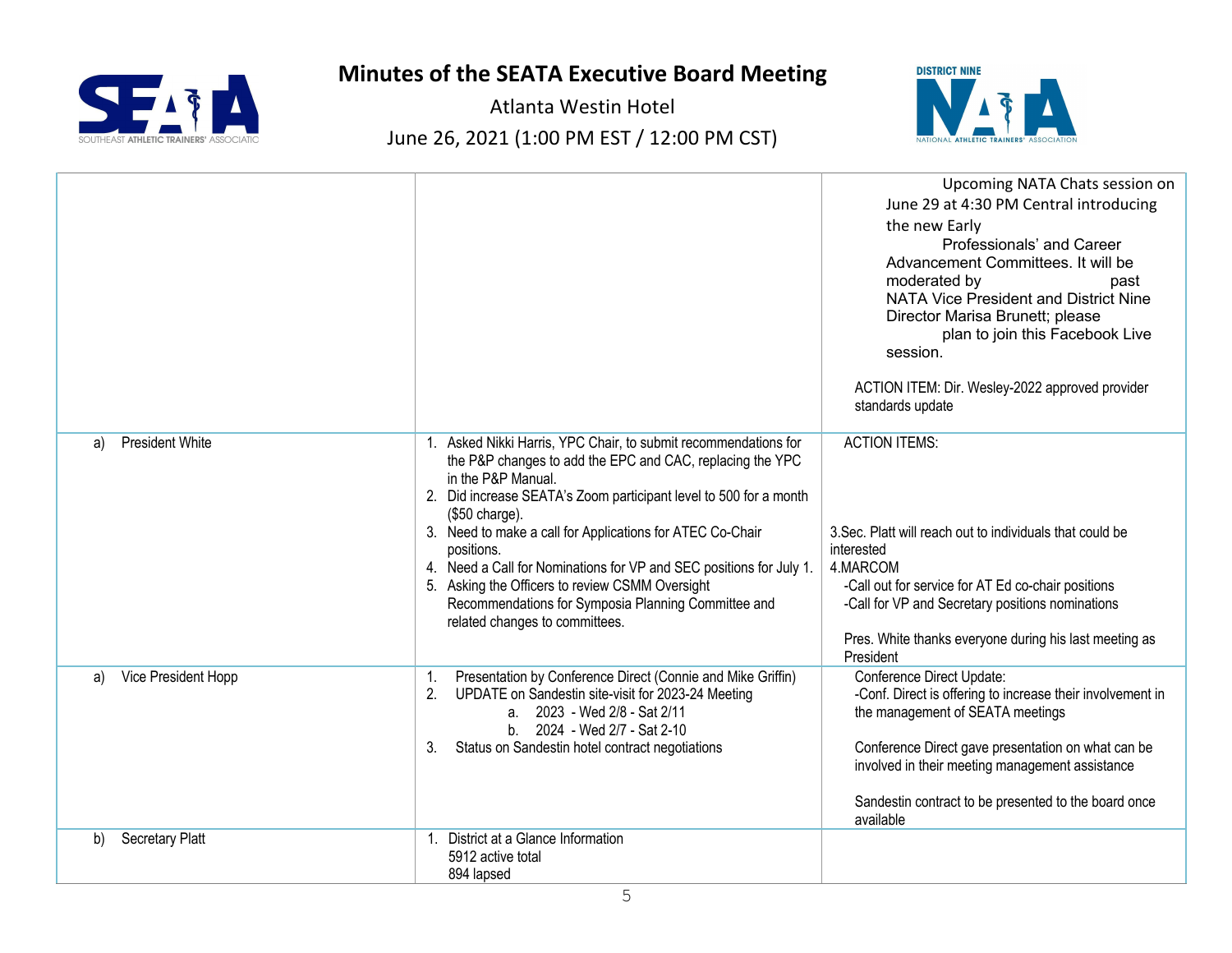

Atlanta Westin Hotel

## June 26, 2021 (1:00 PM EST / 12:00 PM CST)



|                                             | a. AL: 572 total<br>FL: 1953 total<br>GA: 1180 total<br>KY: 555 total<br>d.<br>LA: 503 total<br>e.<br>MS: 343 total<br>f.<br>PR: 11 total<br>g.<br>TN: 793 total<br>h.                                                                                                                                                                                                                                                                                                                                                 |                                                                                                                                                                                                                                                    |
|---------------------------------------------|------------------------------------------------------------------------------------------------------------------------------------------------------------------------------------------------------------------------------------------------------------------------------------------------------------------------------------------------------------------------------------------------------------------------------------------------------------------------------------------------------------------------|----------------------------------------------------------------------------------------------------------------------------------------------------------------------------------------------------------------------------------------------------|
| <b>Treasurer Byrd</b><br>a)                 | 1. UPDATE: Transition from Wells-Fargo to Merrill Lynch<br>2. Current Financial Status:<br>Checking - WF \$18,153.47<br>Checking - BA \$271, 360.19<br>Savings & Investments - \$495, 702.66                                                                                                                                                                                                                                                                                                                           | Transition to Bank of America soon to be full<br>Year to date:<br>-decrease in card fees<br>-total bank account adjustments: check/savings/BA<br>increase of \$150k+<br>-Pres White and Treas Byrd are working to make<br>seamless role transition |
| 2. Committee Reports                        |                                                                                                                                                                                                                                                                                                                                                                                                                                                                                                                        |                                                                                                                                                                                                                                                    |
| <b>Standing Committees</b><br>a)            |                                                                                                                                                                                                                                                                                                                                                                                                                                                                                                                        |                                                                                                                                                                                                                                                    |
| 1. Election Committee                       | Update on ACTION: President Bratt will work with the Election<br>Committee on an overall report with statistics to be emailed to the<br>Board.                                                                                                                                                                                                                                                                                                                                                                         | Tabled until next meeting<br>ACTION: Elections Comm to develop timeline for VP and Sec<br>positions, to present at next meeting                                                                                                                    |
| Research & Education<br>2.                  | Co-Chair Ray Castle is requesting that SEATA approve a 2022<br>CSMM Planning Committee Meeting to be held at the CPR Hotel<br>later this year. This planning committee would include:<br>1. R&Ed Co-Chairs<br>Corporate Partner Chair<br>2.<br>3. VP Hopp<br>President White would suggest that the group have a zoom meeting<br>with the following:<br>1. MarCom Chair<br>2. Early Prof Chair<br><b>GAC Chair / Foundations Liaison</b><br><b>NATA PAC Liaison</b><br>4.<br>Sec Platt<br>5.<br><b>Tres White</b><br>6 | ACTION: VP Hopp communicate with Co-Chair Castle on<br>funding information for CSMM Planning Committee<br>Meeting to be presented to the Board for electronic vote                                                                                 |
| b)<br>Ad hoc / Task Force(s)                |                                                                                                                                                                                                                                                                                                                                                                                                                                                                                                                        |                                                                                                                                                                                                                                                    |
| By-laws Review Taskforce (PAR Kimmel)<br>i. | The Taskforce has completed their review and submitted<br>recommendations to the SEATA President for EB consideration.                                                                                                                                                                                                                                                                                                                                                                                                 | With this Taskforce duties completed; this group is dissolved.                                                                                                                                                                                     |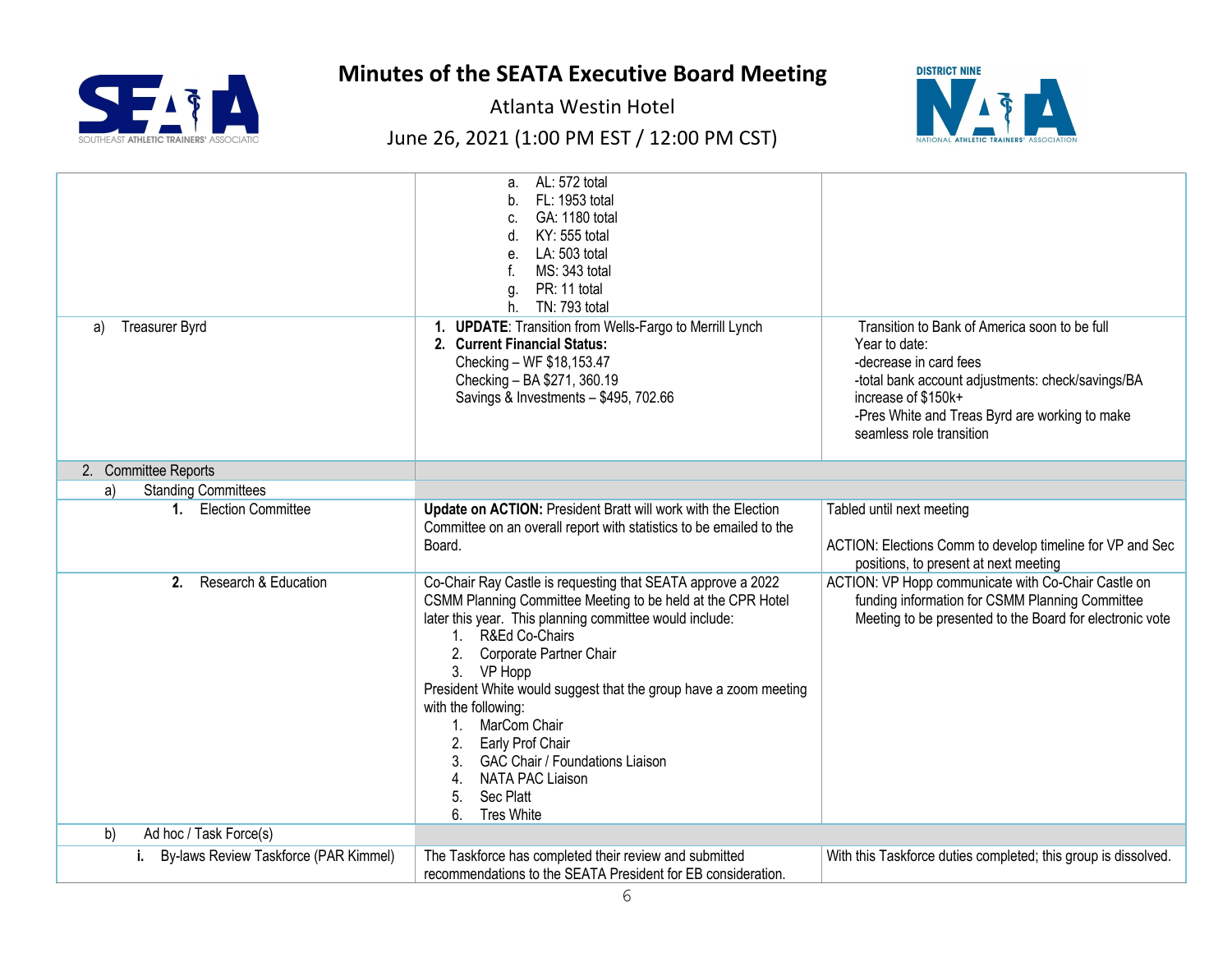

Atlanta Westin Hotel

June 26, 2021 (1:00 PM EST / 12:00 PM CST)



|    |                                                   | President White expressed his gratitude to this group for their time                                                                                                                                                                                                                                                                                                                                                               |                                                                                                                                                                                                                         |
|----|---------------------------------------------------|------------------------------------------------------------------------------------------------------------------------------------------------------------------------------------------------------------------------------------------------------------------------------------------------------------------------------------------------------------------------------------------------------------------------------------|-------------------------------------------------------------------------------------------------------------------------------------------------------------------------------------------------------------------------|
|    |                                                   | and due diligence in this review thanking them for their service.                                                                                                                                                                                                                                                                                                                                                                  |                                                                                                                                                                                                                         |
|    | 3. Old Business                                   |                                                                                                                                                                                                                                                                                                                                                                                                                                    |                                                                                                                                                                                                                         |
| a) | SEATA Student Leadership Committee                | <b>UPDATE:</b> President White recently asked Karen Lew Fierman to<br>develop a proposal for the SEATA SLC. She is a Senior Mentor for<br>the NATA SLC, so she has a full understanding of how the NATA<br>committee is composed. We also discussed the possibility of<br>integrating a student liaison to various SEATA Committees. She<br>agreed to work on this proposal and get back to President White.                       | Pending proposal from Karen Lew Fierman                                                                                                                                                                                 |
| b) | 2023 ATSS/CSMM/ATEC Symposia Planning             | Need to identify a name for the meeting.<br>1 <sup>1</sup>                                                                                                                                                                                                                                                                                                                                                                         | Board discussion on new name ("branding title") for<br>combination meeting committee<br>ACTION: Board members email Pres. White suggestions                                                                             |
| C) | P&P Change: II B - Becoming a Committee<br>Member | Updating current P&P on the procedures for SEATA members to<br>become engaged in volunteer service within SEATA.<br>The SEATA Committee Interest Form will now send an<br>$\bullet$<br>email to SEATA Pres, SEATA Sec, State Pres and<br>Committee Chair<br>The Appointments made by either the State Association or<br>$\bullet$<br>District Director will now send an email to SEATA Pres,<br>SEATA Sec. State Pres & Webmaster. | MOTION: (MS) Approve P&P changes as presented in the<br>P&P Change<br>$-2nd FL$<br>-Vote:<br>Yay 7<br>Nay 0<br>Abs 0                                                                                                    |
|    | 4. New Business                                   |                                                                                                                                                                                                                                                                                                                                                                                                                                    |                                                                                                                                                                                                                         |
| a) | State Strategic Meeting (President Birch)         | A request a debriefing time for states to come together and<br>discuss issues and successes with CVENT at the state<br>levels. This will be a great time to plan and request<br>modifications with CVENT activities /needs in the future.<br>NOTE: 2022 ATSS meets Feb. 3-5 in Atlanta. We have 520 rooms<br>and \$40K in F&B minimum.                                                                                             | ACTION: Sec Platt will coordinate time and date for a zoom<br>meeting to discuss a state planning meeting with State<br>Presidents to review CVENT information                                                          |
| b) | <b>EBP Education Grants (President Birch)</b>     | Need to modify the EBP grant name/requirements. The idea<br>was to consider these funds used to support high<br>profile "Featured Presentations Sponsored by SEATA" at state<br>meetings.                                                                                                                                                                                                                                          | -Discussion on what could be involved in grant as related to<br>education presentation<br>-ACTION: President-Elect Byrd will work with MS President<br>Berch on updating this grant                                     |
| c) | <b>SEATA Grant Requests</b>                       | GATA Basic Legislative Grant - \$2,000                                                                                                                                                                                                                                                                                                                                                                                             | GA President Sandler presented grant to Board regarding the<br>reason for the grant request and what the grant would be<br>used for<br>MOTION: (AL) Accept to GA Legislative Grant Request as<br>presented<br>$-2nd LA$ |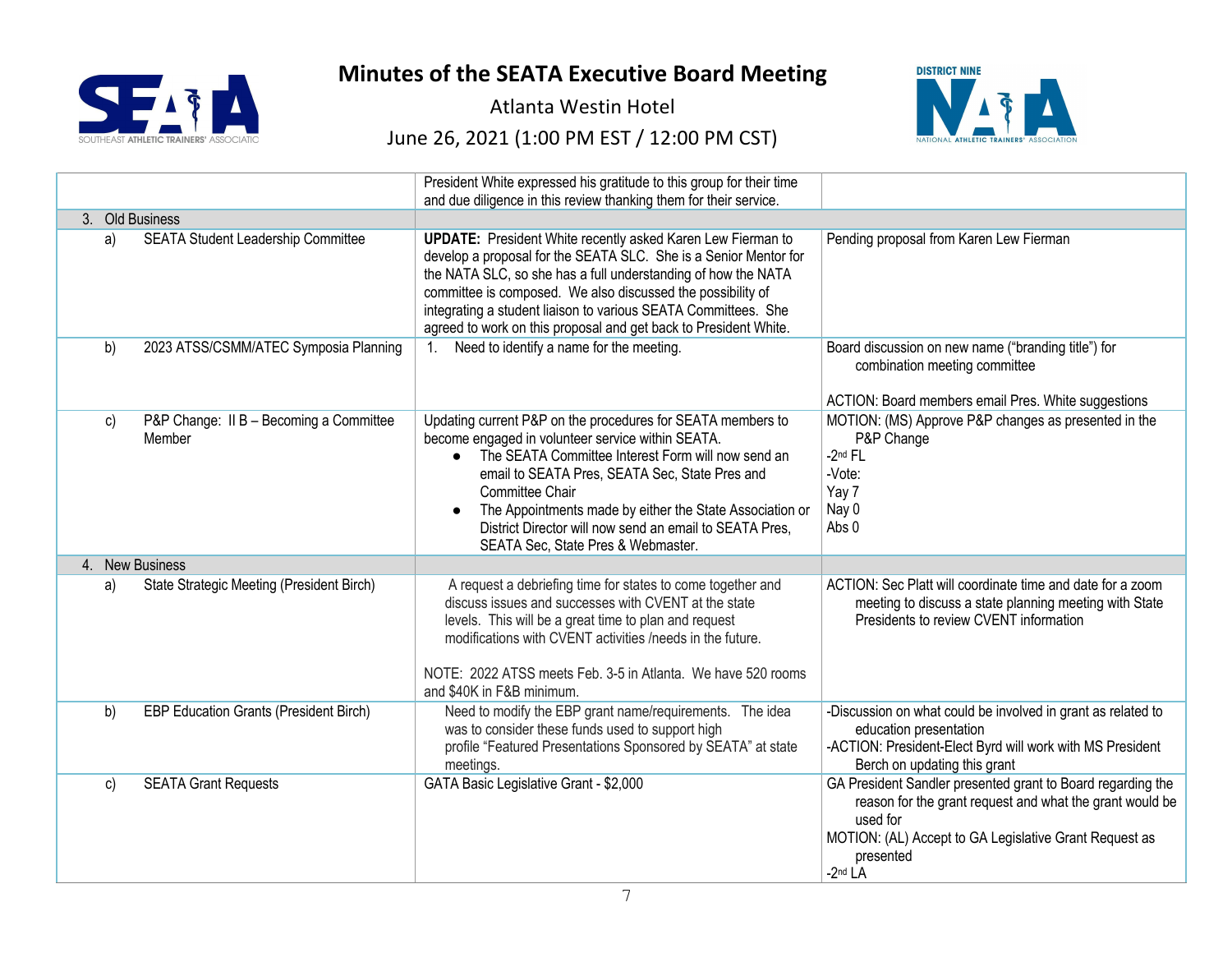

Atlanta Westin Hotel

## June 26, 2021 (1:00 PM EST / 12:00 PM CST)



|                                     |                                                                                                                                                                                                                                                                                                                                                                                                                                                                                                                                                                            | VOTE:                                                                                                                                                                                                                                                                                                                                                                                                                                                                                                                                                                                                                                                                                                                                                                                                                                               |
|-------------------------------------|----------------------------------------------------------------------------------------------------------------------------------------------------------------------------------------------------------------------------------------------------------------------------------------------------------------------------------------------------------------------------------------------------------------------------------------------------------------------------------------------------------------------------------------------------------------------------|-----------------------------------------------------------------------------------------------------------------------------------------------------------------------------------------------------------------------------------------------------------------------------------------------------------------------------------------------------------------------------------------------------------------------------------------------------------------------------------------------------------------------------------------------------------------------------------------------------------------------------------------------------------------------------------------------------------------------------------------------------------------------------------------------------------------------------------------------------|
|                                     |                                                                                                                                                                                                                                                                                                                                                                                                                                                                                                                                                                            | -Yay 7                                                                                                                                                                                                                                                                                                                                                                                                                                                                                                                                                                                                                                                                                                                                                                                                                                              |
|                                     |                                                                                                                                                                                                                                                                                                                                                                                                                                                                                                                                                                            | Nay 0                                                                                                                                                                                                                                                                                                                                                                                                                                                                                                                                                                                                                                                                                                                                                                                                                                               |
|                                     |                                                                                                                                                                                                                                                                                                                                                                                                                                                                                                                                                                            | Abs 0                                                                                                                                                                                                                                                                                                                                                                                                                                                                                                                                                                                                                                                                                                                                                                                                                                               |
| <b>SEATA Bylaws Revisions</b><br>d) | The Bylaws Review Taskforce has presented their<br>recommendations to the Board for consideration.<br>Discussion: Taskforce Chuck Kimmel asked the Board if there<br>were any questions or comments to any of the revisions<br>presented in the document. Discussion was held and Chair<br>Kimmel was able to satisfactorily respond to Board Member's<br>comments/questions.<br>Director Wesley commented to the Board with regards to term<br>limits on SEATA Committee Members. Noted that NATA has<br>term limits to enable more member involvement and<br>engagement. | April 15 <sup>th</sup> Bylaw update review conference call<br>-April 7 <sup>th</sup> deadline given to board for questions and thoughts<br>FL President Tripp applauds taskforce for their work on<br><b>Bylaws Review</b><br>ACTION: Insert the following phrase in 7.5c, after "years":<br>and may be reappointed for a maximum of two<br>additional terms<br>Motion: (LA) Approve bylaws revisions as presented with<br>revisions to 7.5c.<br>$-2nd$ AL<br>-VOTE:<br>-Roll call vote:<br>-AL yes<br>FL yes<br>GA yes<br>LA yes<br>KY yes<br>TN yes<br>MS yes<br>ACTION: President White will make the grammatical changes<br>and 7.5c change as requested by the Board during<br>discussions. Once completed, President White will<br>forward the Final Version of the Bylaw Revisions to<br>Taskforce Chair Kimmel and President Byrd for final |
|                                     |                                                                                                                                                                                                                                                                                                                                                                                                                                                                                                                                                                            | proofing.                                                                                                                                                                                                                                                                                                                                                                                                                                                                                                                                                                                                                                                                                                                                                                                                                                           |
| Transfer of Leadership<br>e)        | Treasurer Byrd addresses the Board as new SEATA President.                                                                                                                                                                                                                                                                                                                                                                                                                                                                                                                 |                                                                                                                                                                                                                                                                                                                                                                                                                                                                                                                                                                                                                                                                                                                                                                                                                                                     |
| 7. Announcements                    |                                                                                                                                                                                                                                                                                                                                                                                                                                                                                                                                                                            |                                                                                                                                                                                                                                                                                                                                                                                                                                                                                                                                                                                                                                                                                                                                                                                                                                                     |
| 8. Adjournment                      | Meeting adjourned at:                                                                                                                                                                                                                                                                                                                                                                                                                                                                                                                                                      | 4:55 pm EST                                                                                                                                                                                                                                                                                                                                                                                                                                                                                                                                                                                                                                                                                                                                                                                                                                         |